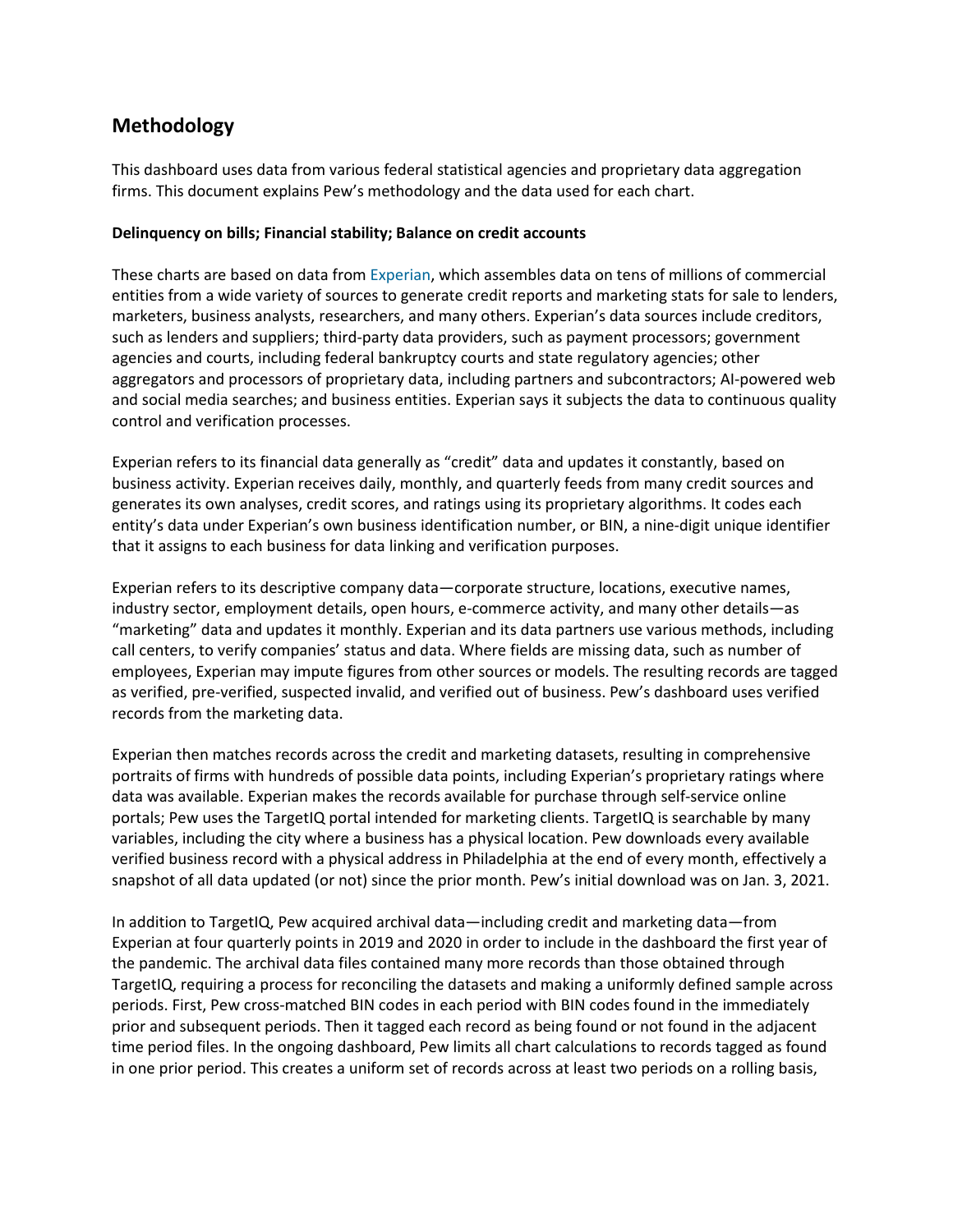including between archival and TargetIQ datasets, ensuring that any company being measured has been in existence for at least three months.

Pew's interactive dashboard allows users to filter the data by four fields:

- 1. Industry sector at the two-digit level in NAICS (the North American Industry Classification System, which goes to six digits).
- 2. Location by ZIP code of Philadelphia physical address.
- 3. Size of business by number of employees at a Philadelphia location.
- 4. Gender of the top-listed executive by given name.

Almost all records in the source dataset have data in these fields, except for gender data, which is missing from about two-thirds of the records. Pew marks all such blank fields as "unknown." When records contain credit data but no descriptive marketing data (i.e., "unknown"), Pew still uses the credit data in its total aggregated results but does not allow dashboard users to filter for "unknown."

To protect the confidentiality of businesses, and under conditions set by Experian, Pew publishes only aggregated summaries of the data and anonymizes all data in the dashboard. It also suppresses any result in which a filter produces fewer than 20 records, similar to the U.S. Census Bureau's practice of suppressing some data in its ZIP Codes Business Patterns releases.

### **Delinquency on bills**

This chart shows the percentage of establishments, out of the citywide total, that are 31 or more days late, on average, paying their invoiced due amount. It is based on Experian's Days Beyond Terms (DBT) measurement, which is the dollar-weighted average number of days beyond the due dates that a business pays its bills, based on creditor accounts that were updated in the previous three months. DBT is calculated starting at the due dates set in contracts or invoices (i.e., "terms") across all accounts, weighted by the total amounts owed, meaning that a DBT of 5 can represent less than or more than five actual days, depending on the amount owed. In the TargetIQ dataset, the DBT field is called "DBT average" and includes many zero values, which can mean either that the company is current on its bills or that it was not evaluated by Experian. Another field, "DBT summary," indicates whether the record was evaluated; Pew uses that summary field to sift the average field, leaving true zero values that signify that a company is current on its bills. The archival data doesn't have a DBT summary field, so Pew uses the DBT summary field in the 2020-Q4 data file from TargetIQ to perform the same sifting process on the archival records, matched by BINs. (Related information on DBT is here: [http://www.bci2experian.com/credit-report/understanding-dbt-days-beyond-terms.](http://www.bci2experian.com/credit-report/understanding-dbt-days-beyond-terms))

## **Financial stability**

This chart provides a percentile figure ranging from zero to 100 representing Experian's statistical prediction of a firm's risk of default or bankruptcy within 12 months, based on Experian's analysis of firms' trajectories following instances of high delinquency and other events. The Financial Stability Risk (FSR) score is based on a firm's record over the preceding one to six years on the following factors: delinquency at more than 61 and/or more than 91 days late; accounts placed for collection; high credit use compared with previous high balances; derogatory public record filings such as liens, judgments, and prior bankruptcy filings; current bankruptcy filings; and data on the business itself, such as its age and the condition of its industry sector. Pew's chart calculates the average FSR score, where available, for all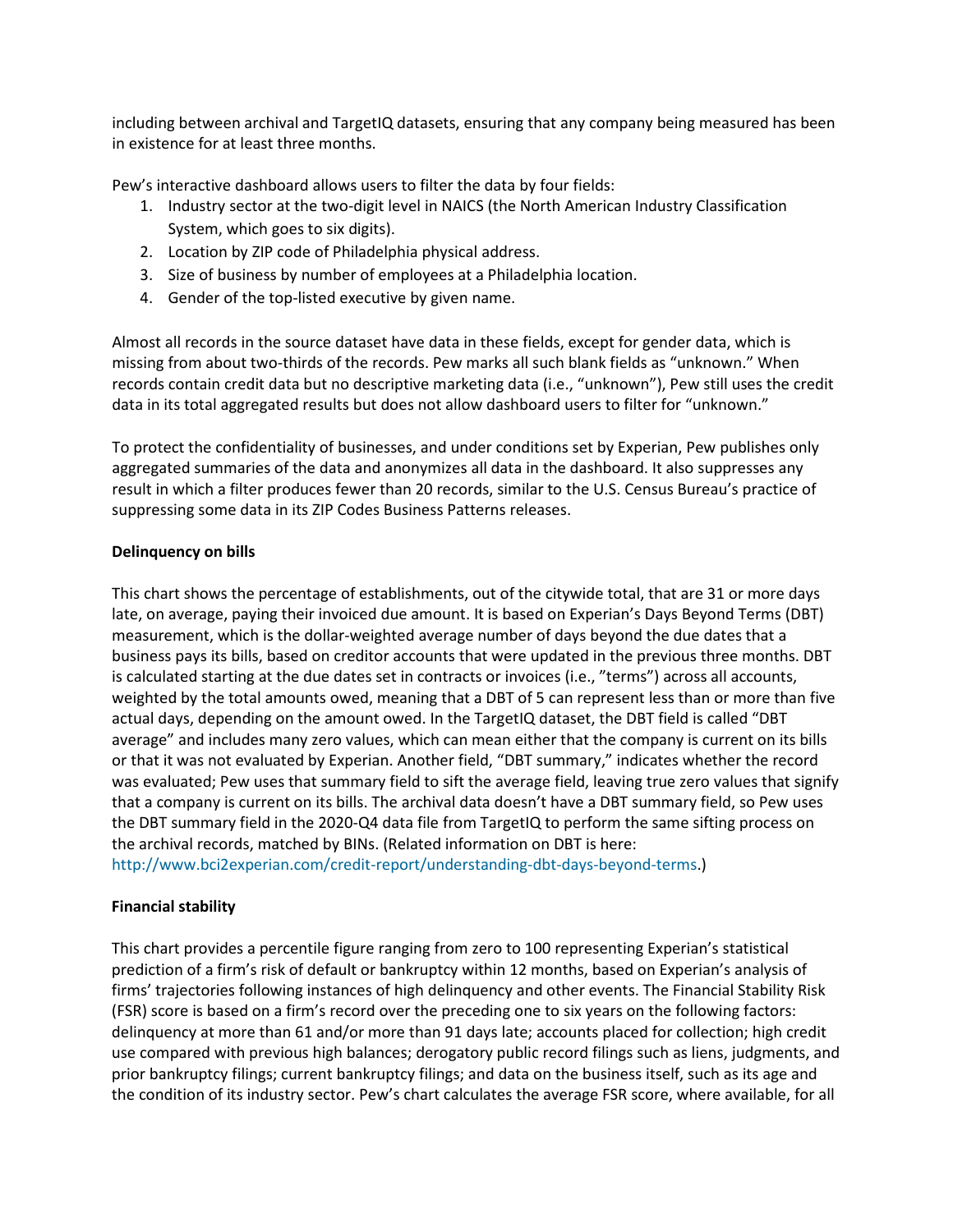Philadelphia establishments, excluding those with FSR values of 999 or 998, which denote insufficient data for regular scoring. (Related information on FSR is here: [https://www.experian.com/assets/business-information/brochures/financial-stability-risk-score-ps.pdf.](https://www.experian.com/assets/business-information/brochures/financial-stability-risk-score-ps.pdf))

### **Balance on credit accounts**

This chart shows the total amount that a company owes on all creditor accounts, called "tradelines" by Experian, for which the combined balance is greater than \$0. The data includes balances in accounts with activity within the past seven years (the statute of limitations for collection action) as well as accounts more than seven years old, regardless of whether the creditor was actively seeking payment. Pew's chart shows the median of all establishments' total account balances. It seeks to show only balances attributed to Philadelphia locations while excluding those of parent companies or headquarters, which would not reflect conditions in Philadelphia. To do so, Pew excludes from its median calculation all establishments that Experian explicitly identifies as "branches" of larger corporations. It also excludes establishments if several carry the same BIN, which in TargetIQ typically links to the parent company's credit balance.

#### **Consumer spending at small businesses**

This chart is based on data from Affinity Solutions Inc. [\(affinity.solutions\)](http://affinity.solutions/), an aggregator of consumer credit and debit card spending data used in customer loyalty programs, which reports that it captures nearly 10% of debit and credit card spending in the United States. It tracks transactions by the cardholder's home address and by the industry sector of the establishment where the transaction took place. It does not capture cash, trade, bank transfer, or other noncard transactions. The data is obtained and processed on a regular basis by Harvard University's Opportunity Insights project, which in turn makes it available for free a[t https://github.com/OpportunityInsights/EconomicTracker.](https://github.com/OpportunityInsights/EconomicTracker)

The Harvard project obtains raw data from Affinity Solutions disaggregated by county, ZIP code income quartile, industry, and day starting from Jan. 1, 2019. It removes discontinuous breaks caused by card providers' entry into or exit from the sample, then constructs daily values of the consumer spending series using a seven-day moving average of the current day and the previous six days of spending.

Because spending exhibits very large seasonal fluctuations, Harvard seasonally adjusts the spending series by dividing each week's 2020 value by its corresponding value from 2019. Then it indexes the seasonally adjusted series relative to pre-COVID-19 spending by dividing each value by the mean of the seasonally adjusted average spending level for Jan. 4-31, 2020. Like Harvard's chart at [tracktherecovery.org,](http://tracktherecovery.org/) Pew's chart shows the seven-day rolling average but adds filterable detail on industry sector not displayed on the Harvard site. (More detail is available at [https://github.com/OpportunityInsights/EconomicTracker/blob/main/docs/oi\\_tracker\\_data\\_dictionary.](https://github.com/OpportunityInsights/EconomicTracker/blob/main/docs/oi_tracker_data_dictionary.pdf) [pdf.](https://github.com/OpportunityInsights/EconomicTracker/blob/main/docs/oi_tracker_data_dictionary.pdf))

### **Wages by sector; Work locations by sector**

These charts are based on data from the U.S. Bureau of Labor Statistics' Quarterly Census of Employment and Wages (QCEW), found at [https://www.bls.gov/cew/data.htm.](https://www.bls.gov/cew/data.htm) BLS compiles the data from state unemployment insurance (UI) systems, which are comprehensive sources of labor trends among employers with UI accounts, as required by law in all states. Detailed information on QCEW methodology is available here: [https://www.bls.gov/cew/questions-and-answers.htm.](https://www.bls.gov/cew/questions-and-answers.htm)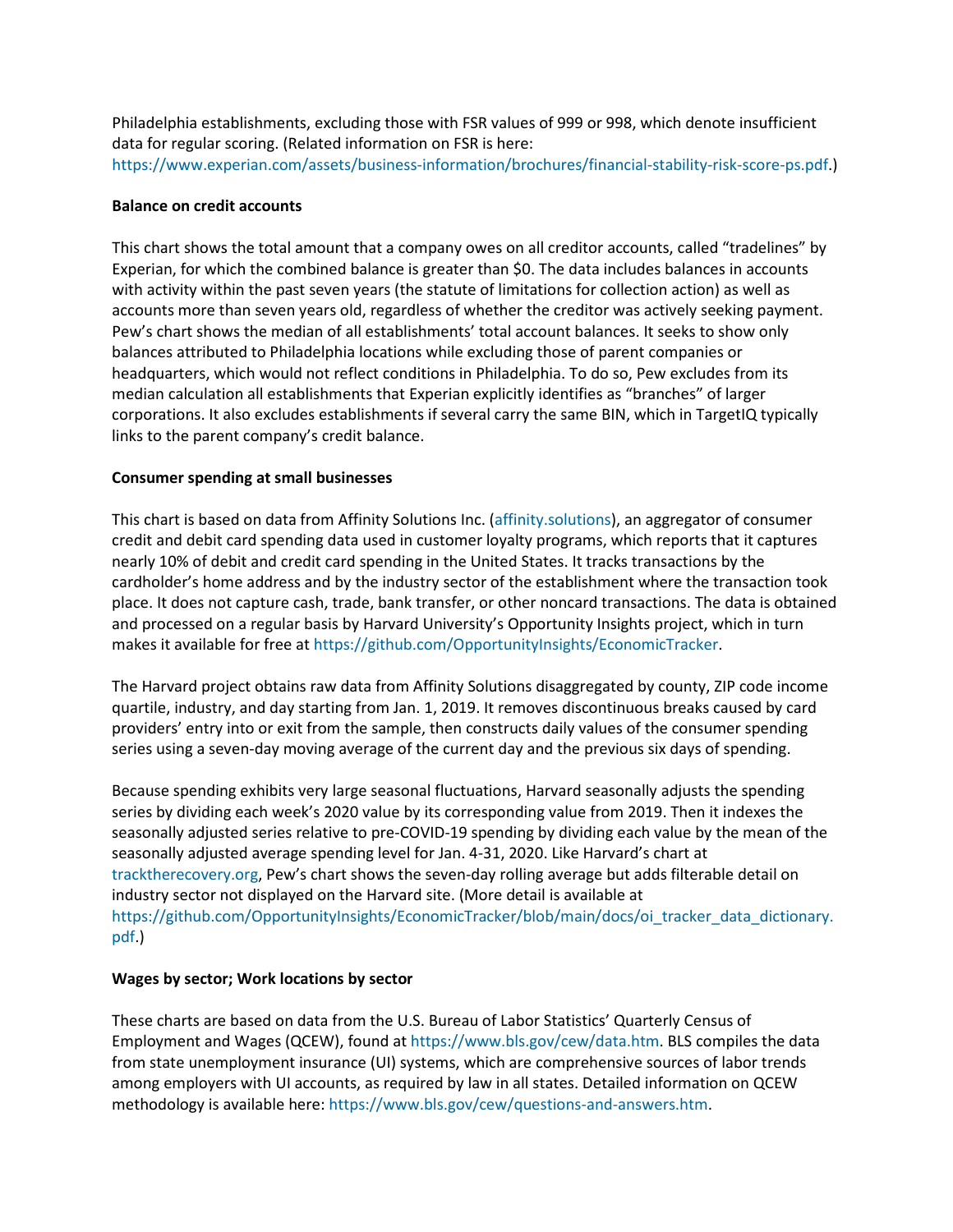Pew's "wages by sector" chart uses the QCEW field "Total\_qtrly\_wages," calculating the percent change between the current quarter and the comparable quarter in pre-pandemic 2019. The data includes industry sector designations at the two-digit level in NAICS. Detail on QCEW wage data can be found at [https://www.bls.gov/cew/publications/employment-and-wages-annual-averages/current/home.htm.](https://www.bls.gov/cew/publications/employment-and-wages-annual-averages/current/home.htm)

Pew's "work locations by sector" chart uses the QCEW field "qtrly\_estabs" and calculates the percent since March 2020, because the sector designations do not change as frequently as wages do. The data includes industry sector designations at the NAICS two-digit level. Detail on QCEW's establishment data can be found at [https://www.bls.gov/cew/publications/reporters-guide.](https://www.bls.gov/cew/publications/reporters-guide/)

### **Jobs by sector**

This chart uses the U.S. Bureau of Labor Statistics' state and metro area employment data, found at <https://www.bls.gov/sae> and produced by the BLS Current Employment Statistics program (CES). BLS collects the data in ongoing surveys and analyses, and translates the results down to the county level with a two-month lag, typically revising the prior one or two periods with each new release. Details on its data and methods can be found at [https://www.bls.gov/sae/overview.htm.](https://www.bls.gov/sae/overview.htm)

Pew's "jobs by sector" chart uses the monthly job estimates that are not seasonally adjusted, calculating the percent change from the comparable period in pre-pandemic 2019.

The CES data is available at the "supersector" level and only some NAICS two-digit levels, enabling Pew to manually disaggregate most of the supersectors and show them at the NAICS two-digit level. The one exception is the "Trade, Transportation, and Utilities" supersector, which cannot be fully disaggregated using the CES data. So Pew estimates the breakdown using the BLS QCEW data. Pew first calculates the percentage of "utilities" and "transportation and warehousing" portions of the total found in QCEW. Then it applies those percentages to the CES data, rounding to the nearest 100. Since QCEW's release lags CES' release by five to six months, Pew projects the latest QCEW percentages forward using the trend found in the CES supersector, labels it as an estimate, and revises all figures with each data release.

### **Jobs by establishment size**

This chart is based on data from the U.S. Census Bureau's Quarterly Workforce Indicators (QWI), a project of the bureau's Longitudinal Employer-Household Dynamics program, run by its [Center for](https://www.census.gov/programs-surveys/ces.html)  [Economic Studies.](https://www.census.gov/programs-surveys/ces.html) Data originates from each state's labor market information agency's unemployment wage records and businesses each quarter, and is then merged with census demographic information on each area.

Pew's "jobs by establishment size" chart uses QWI filters as follows: indicator set to "Beginning of Quarter Employment Counts"; geography set to "Philadelphia County"; X-axis set to "Quarters"; group set to "Firm size." Data is calculated as the percent change since the comparable period in pre-pandemic 2019. Detail on QWI explorer data can be found at

[https://lehd.ces.census.gov/doc/FirmAgeAndSizeOnePager.pdf.](https://lehd.ces.census.gov/doc/FirmAgeAndSizeOnePager.pdf)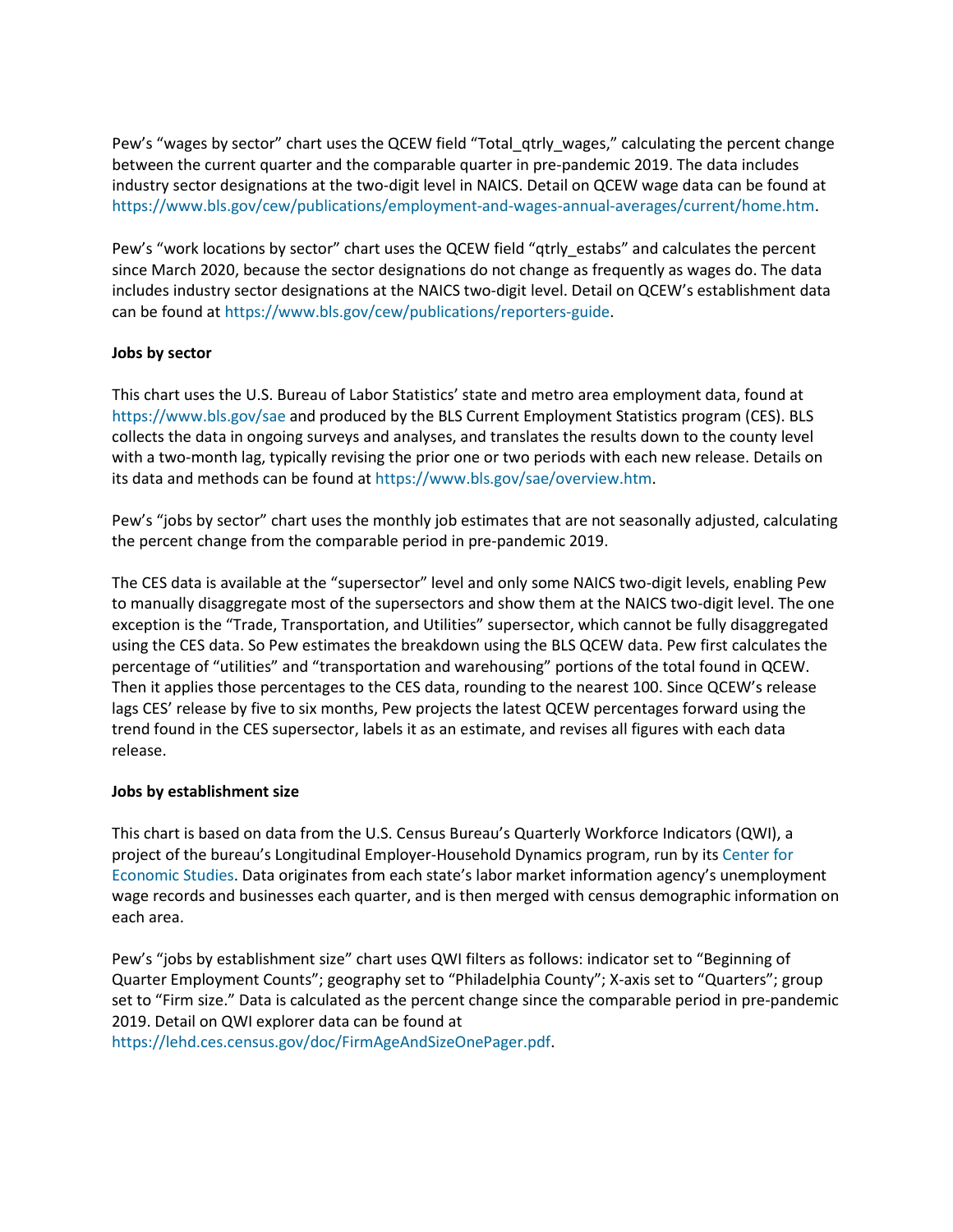QWI's establishment size categories differ from those used by other government agencies and by Pew in other dashboard charts. In this chart only, Pew defines small as 1-49 employees and midsize as 50-499 employees, leaving large at 500 or more.

## **Bankruptcy filings**

This chart uses data provided by the U.S. Administrative Office of the Courts and accessible through the court's data portal PACER. First, Pew goes to the separate PACER page for each of the following court divisions, in case a Philadelphia-based company files in a neighboring jurisdiction: U.S. Bankruptcy Courts for Southeastern Pennsylvania (Philadelphia and Reading divisions), Delaware (Wilmington), and New Jersey (Camden and Trenton). Then, in PACER, Pew applies the following filters:

- Case type: bk
- Chapter: 7, 11, 12, 13
- Date field: "filed date"
- Open cases: checked
- Closed cases: checked
- Party info: checked
- Nature of debt: business
- Include dismissed cases: checked

All other fields are left blank. The resulting downloaded data includes multiple records for each case, including one for each lawyer assigned to a case. Pew removes as many of these duplicate party records as possible by cross-matching the main debtor's data with the main case filing number. Still, some bankruptcies that may have been instigated by a single entity may cause many related entities to file at the same time. Because Pew cannot easily discern which debtor may be the main one, Pew leaves all related-entity filings in the data.

### **Pre-pandemic citywide and ZIP code area profiles; Pre-pandemic business-owner profiles**

Data used in these charts comes from three U.S. Census Bureau products: ZIP Codes Business Patterns (ZBP); American Community Survey five-year sample Table DP05 (DP05) and Table DP03 (DP03); and Annual Business Survey (ABS).

**All businesses per 1,000 residents age 16+:** The total number of business establishments in the ZIP code area (ZBP), divided by the total population age 16 or older in the ZIP code area (DP03), multiplied by 1,000. To use the ZBP annual data with the five-year ACS sample, we use an average of five years of ZBP data over the same period covered by the ACS sample.

**Small businesses per 1,000 residents age 16+:** The total number of business establishments with 500 or fewer employees in the ZIP code area (ZBP), divided by the total population age 16 or older in the ZIP code area (DP03), multiplied by 1,000. To use the ZBP annual data with the five-year ACS sample, we use an average of five years of ZBP data over the same period covered by the ACS sample.

**Average establishment size, in employees:** The total number of business establishments in the ZIP code area (ZBP), divided by the total number of employees at those establishments within the ZIP code area.